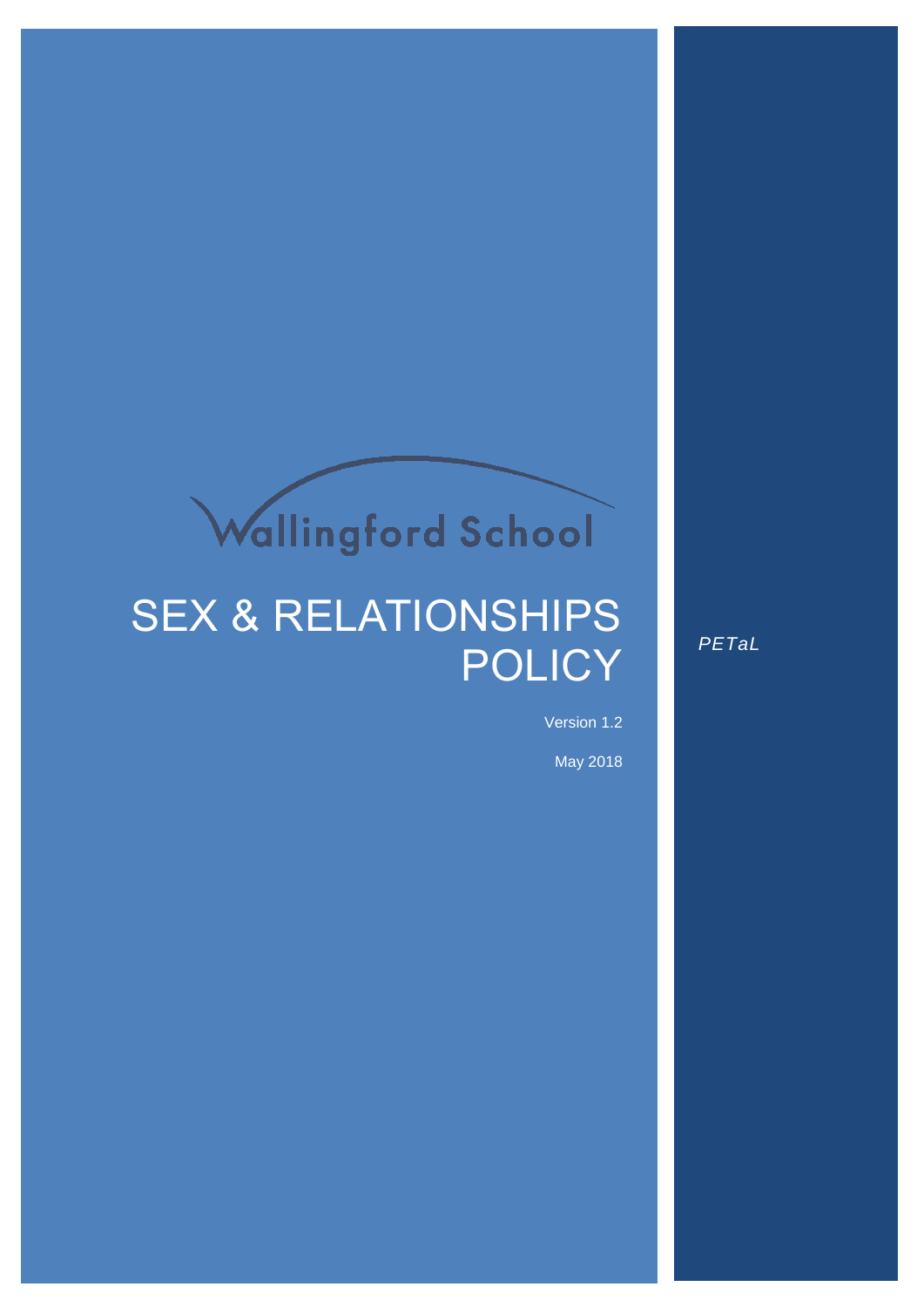

| <b>Version Control</b>  |                                                 |  |
|-------------------------|-------------------------------------------------|--|
| Policy                  | Sex and Relationships Policy                    |  |
| <b>SLT</b>              | <b>NW</b>                                       |  |
| Reference               | sex and relationships.petal.2017.04.06v1.1.docx |  |
| Committee               | PETaL                                           |  |
| Circulation             | Governors, Teachers, Associate staff            |  |
| <b>Status</b>           | adopted                                         |  |
| Version                 | May 2018 amendment to the appendix              |  |
| Governing body approved | (WBC) 6 April 2017                              |  |
|                         | FGB 15 June 2017                                |  |
| Next review             | April 2019                                      |  |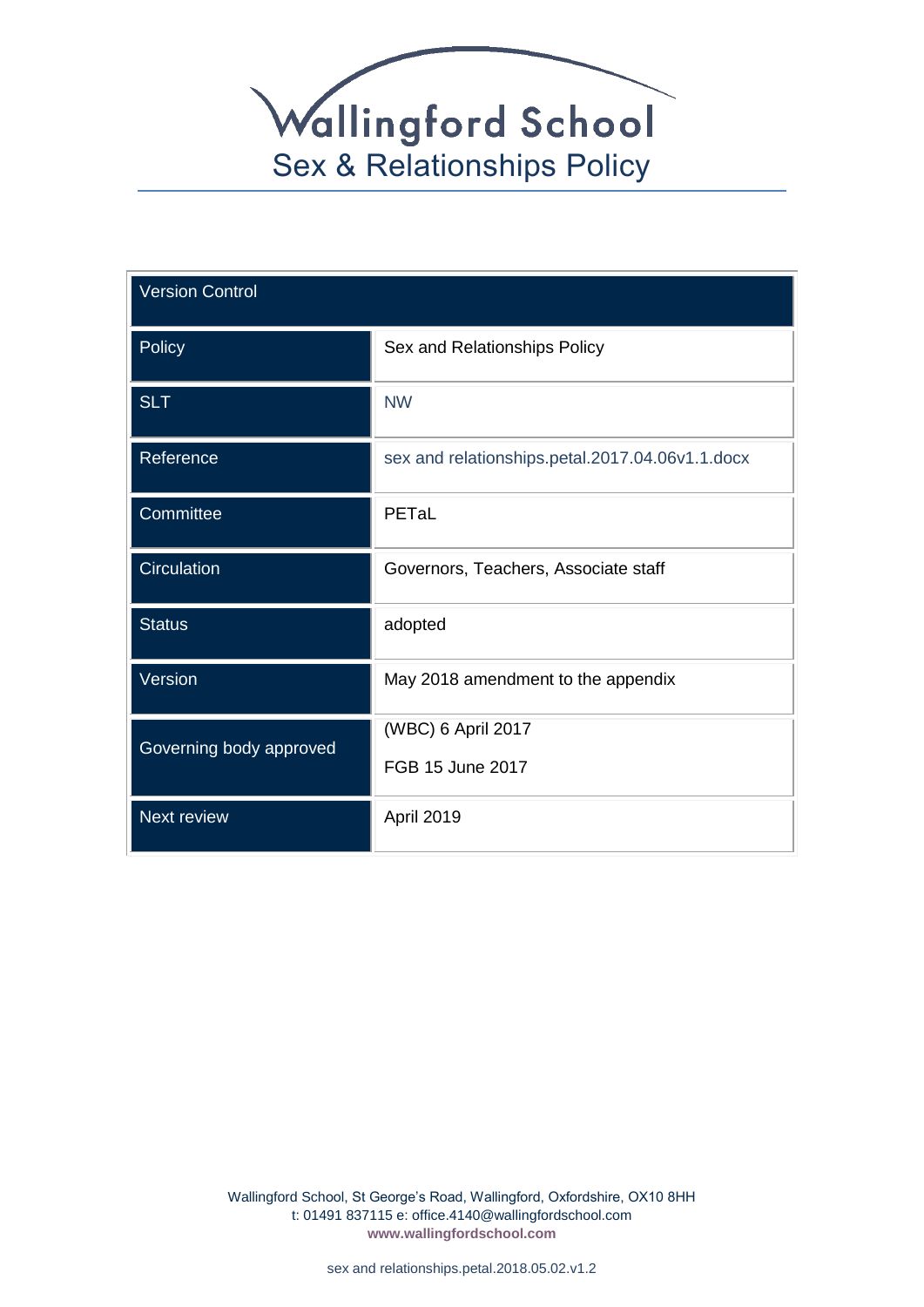

# **Contents**

| 1. WHY WALLINGFORD SCHOOL CONSIDERS SEX EDUCATION TO BE     |  |
|-------------------------------------------------------------|--|
|                                                             |  |
|                                                             |  |
|                                                             |  |
| 5. PRINCIPLES FOR ORGANISATION AND MANAGEMENT 4             |  |
| 6. THE RIGHT TO WITHDRAW A CHILD FROM SEX AND RELATIONSHIPS |  |
| 7. THE MONITORING AND EVALUATION OF THE POLICY.  5          |  |
|                                                             |  |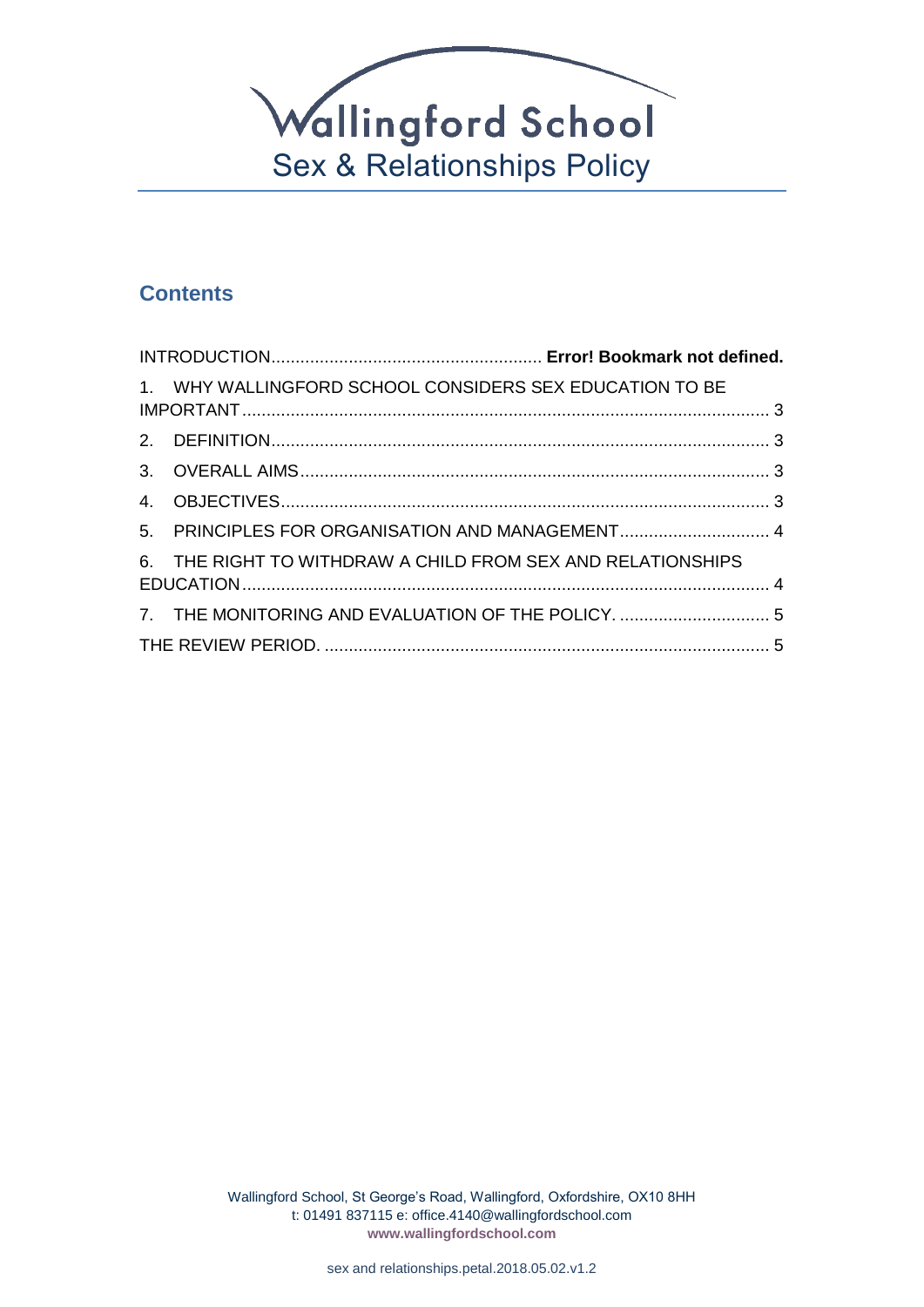

# <span id="page-3-0"></span>**1. WHY WALLINGFORD SCHOOL CONSIDERS SEX EDUCATION TO BE IMPORTANT**

- a. Learning about sexuality and relationships is a lifelong process and occurs in both formal (e.g. the classroom) and informal settings (e.g. the home, the playground, the community).
- b. Sex Education is needed to ensure sensitive support for children and young people as they grow and mature in a challenging world. Partnership between caring adults: parents, teachers and governors are required.
- c. Sex Education should respect individual differences and seek to promote values common to all faiths and societies that respect human life and dignity. Morals and morality are essential dimensions of sexuality and relationships.

#### <span id="page-3-1"></span>**2. DEFINITION**

a. Sex Education is an umbrella term for all the learning we need, in order to understand our own and others' sexuality and to develop skills for informed decision-making and relationships.

# <span id="page-3-2"></span>**3. OVERALL AIMS**

- a. To support the personal and social development of all students.
- b. To encourage students to accept their own and others' sexuality and to enjoy relationships based on mutual respect and responsibility, free from any abuse.

# <span id="page-3-3"></span>**4. OBJECTIVES**

- a. To create a programme for learning which caters for students' needs and is sensitive to individuals and groups.
- b. To provide information and access to information appropriate to the needs of students.
- c. To enable students to understand and accept that there are variations in rates of growth and development (physical, emotional and social).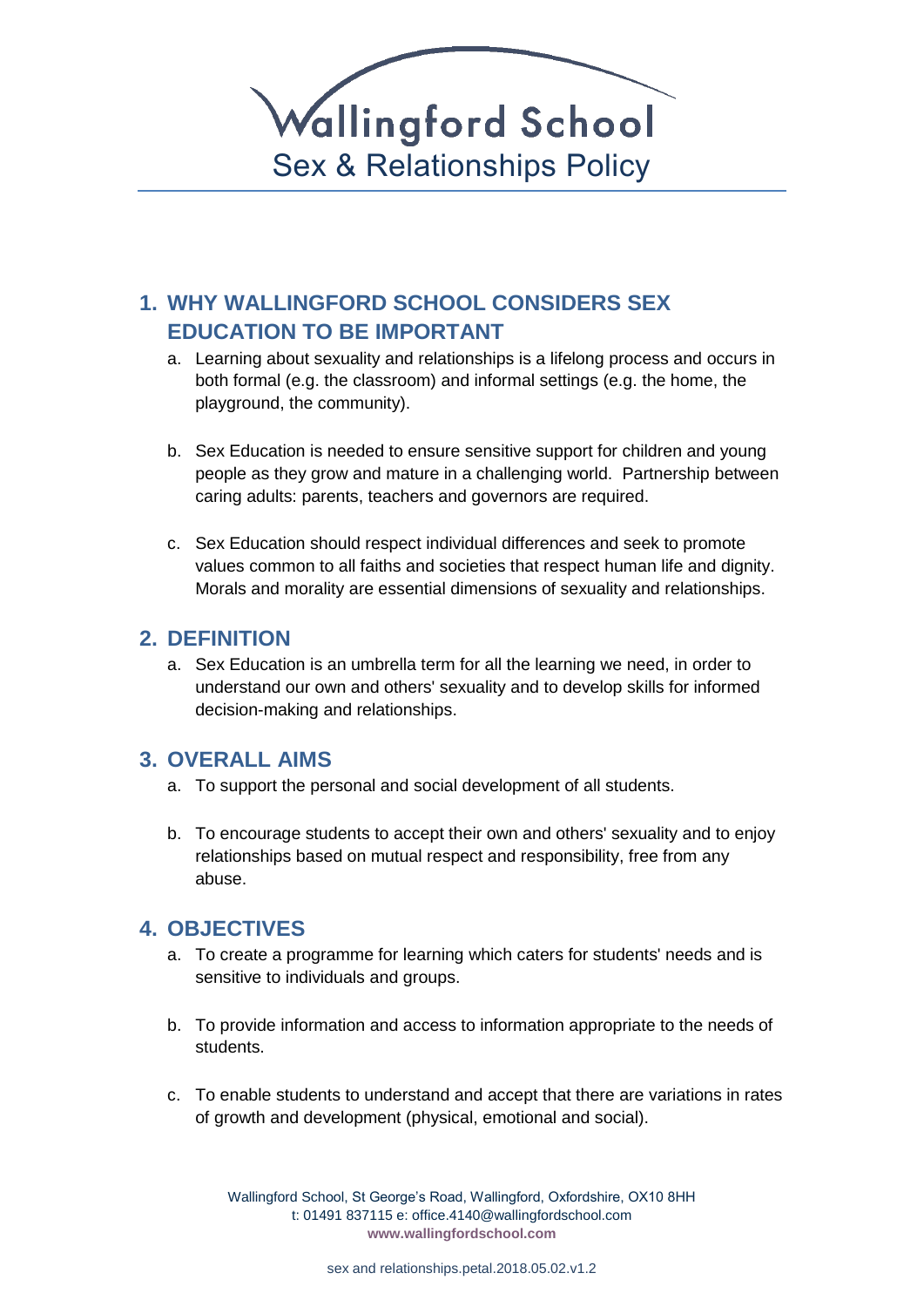

- d. To encourage students to recognise the value of loving and caring relationships.
- e. To encourage the continuing development of skills in all aspects of personal relationships such as communication, assertiveness, decision-making and problem-solving.

# <span id="page-4-0"></span>**5. PRINCIPLES FOR ORGANISATION AND MANAGEMENT**

- a. Aspects of Sex Education will be taught in all Years, 7-13, and developed in greater detail or revisited according to students' needs and their levels of maturity. Key approaches will be those which allow for student involvement and participation, taking into consideration students' perceptions, experience and needs.
- b. Sex Education will be taught as an integral part of the PSHE (Personal and Social Education) Programme, delivered by form tutors and in Science lessons including National Curriculum material.
- c. Issues relating to Sex Education may also arise in other curriculum subjects and will be treated with sensitivity by the teachers concerned. Where this is a planned element of the curriculum this should be highlighted to families alongside the Curriculum Statement on the website. This enables families to be aware of issues as they may arise or, if they feel it appropriate, withdraw the student from specific lessons or topics.

# <span id="page-4-1"></span>**6. THE RIGHT TO WITHDRAW A CHILD FROM SEX AND RELATIONSHIPS EDUCATION**

- a. Parents have the right to withdraw their child from the taught elements of Sex and relationships education. Sex Education. Where this occurs in the PSHE programme a family can contact the relevant Head of House and make the request. We would normally hope to have a meeting to see if there is some way to facilitate taking part in at least part of the programme. This will be done with respect to the views on both sides, and the understanding that the decision sits with the family. We would normally arrange for the students concerned to come in later on that day or work quietly in the library.
- b. It should be noted that this does not inhibit the unplanned elements of sex and relationships education that occur throughout a normal school day. Nor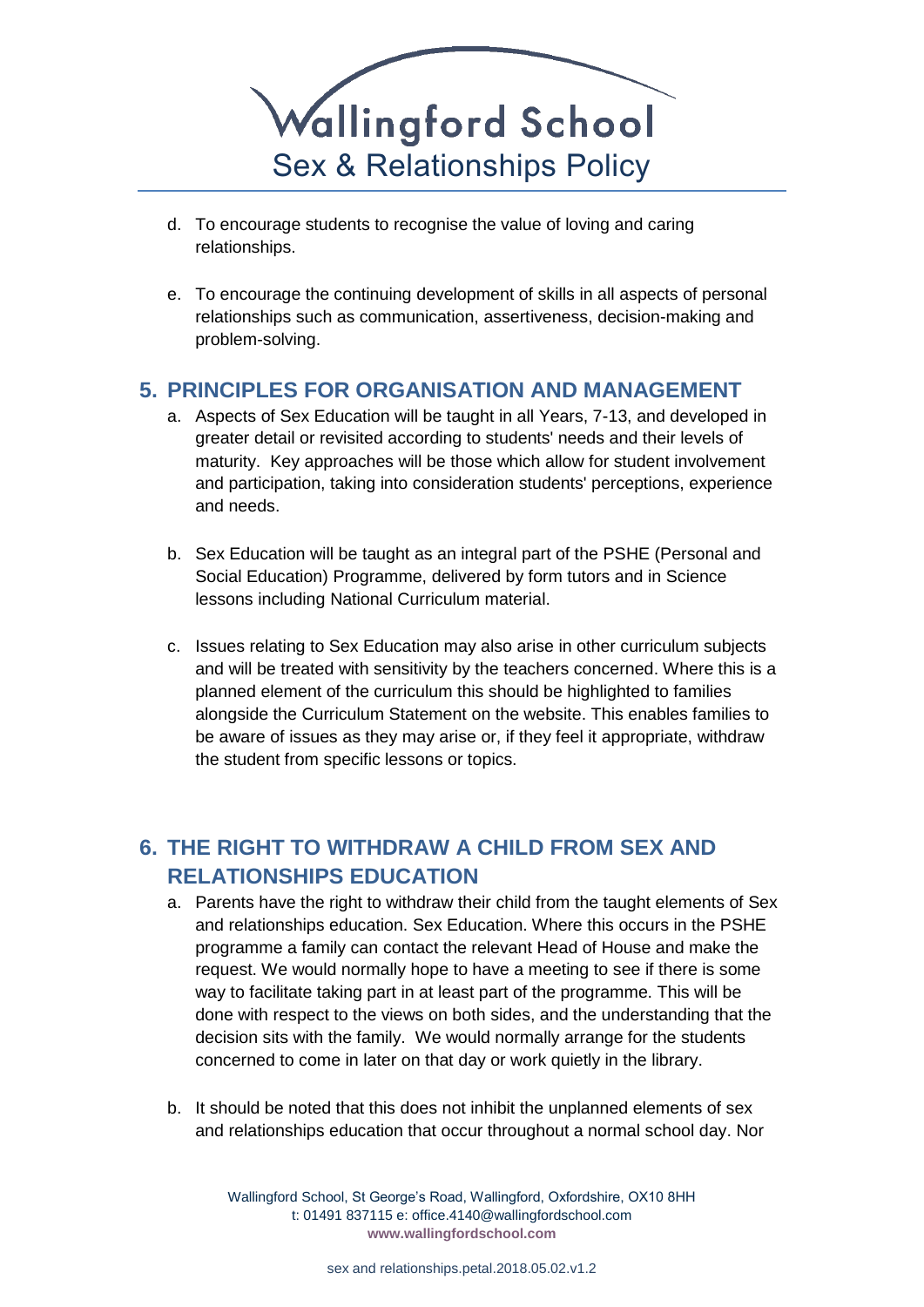

does it enforce a level of censorship for those students taught alongside the student who has been withdrawn.

# <span id="page-5-0"></span>**7. THE MONITORING AND EVALUATION OF THE POLICY.**

- a. The Deputy Headteacher responsible for pastoral provision will be responsible for oversight of the PSHE programme and its delivery. Within this Sex and relationships education is clearly an important element. The Programme of Study will be reviewed annually, with a view to seeking areas of improvement. The views of students will be taken into account in this process.
- b. The delivery of sex and relationships education, as with all PSHE, is at least as important as the teaching of academic subjects. PSHE lessons will be monitored for the quality of the teaching and a judgement given, as for other subjects. Heads of House are expected to maintain monitoring and evaluation schedules that include the quality of teaching in this area.

# <span id="page-5-1"></span>**THE REVIEW PERIOD.**

This policy should be reviewed by the PETaL Committee, and submitted to the Full Governing Body for adoption every two years.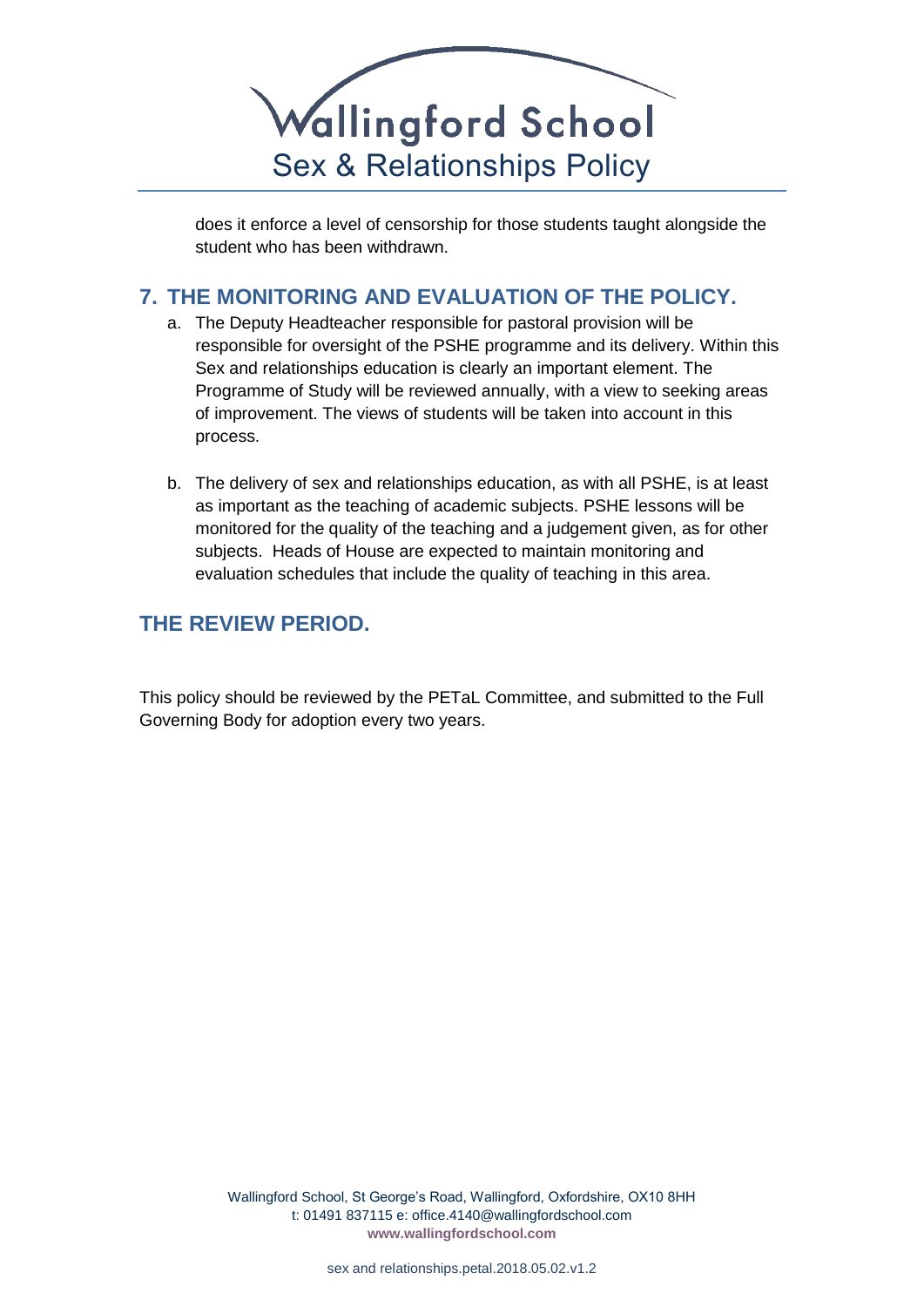

Appendix

# **CURRICULUM AREAS THAT ADDRESS ELEMENTS OF SEX AND RELATIONSHIPS.**

#### **Psychology:**

Year 12- The impact of Biology on Psychology.

#### **Sociology;**

A Level- Feminism and Representation. Component 1 Section A - Sexual Identity Students need to understand what sexual identity is and how it is formed (nature vs nurture). Component 3 Section B - Crime & Deviance. Rape comes up as a type of crime

#### **English;**

- Y7 The Greek myths mention sex but only references
- Y8 *Curious Incident* talks about the characters 'doing sex' There is also quite challenging language.

*Macbeth* - Lady Macbeth uses quite sexualised language

*To Kill A Mockingbird* - references rape

- Y9 *Romeo and Juliet -* references sex fairly frequently
- Y10 & 11- A whole unit on poems about 'Love and Relationships' quite a lot of these mention sex fairly explicitly.

'An Inspector Calls' - rape

Much Ado About Nothing - talks of sex and affairs

Families have raised issues in the past regarding language and/or themes in these texts. It might be wise to read them and contact the English Department with any concerns you may wish them to be sensitive to regarding your child's possible reaction.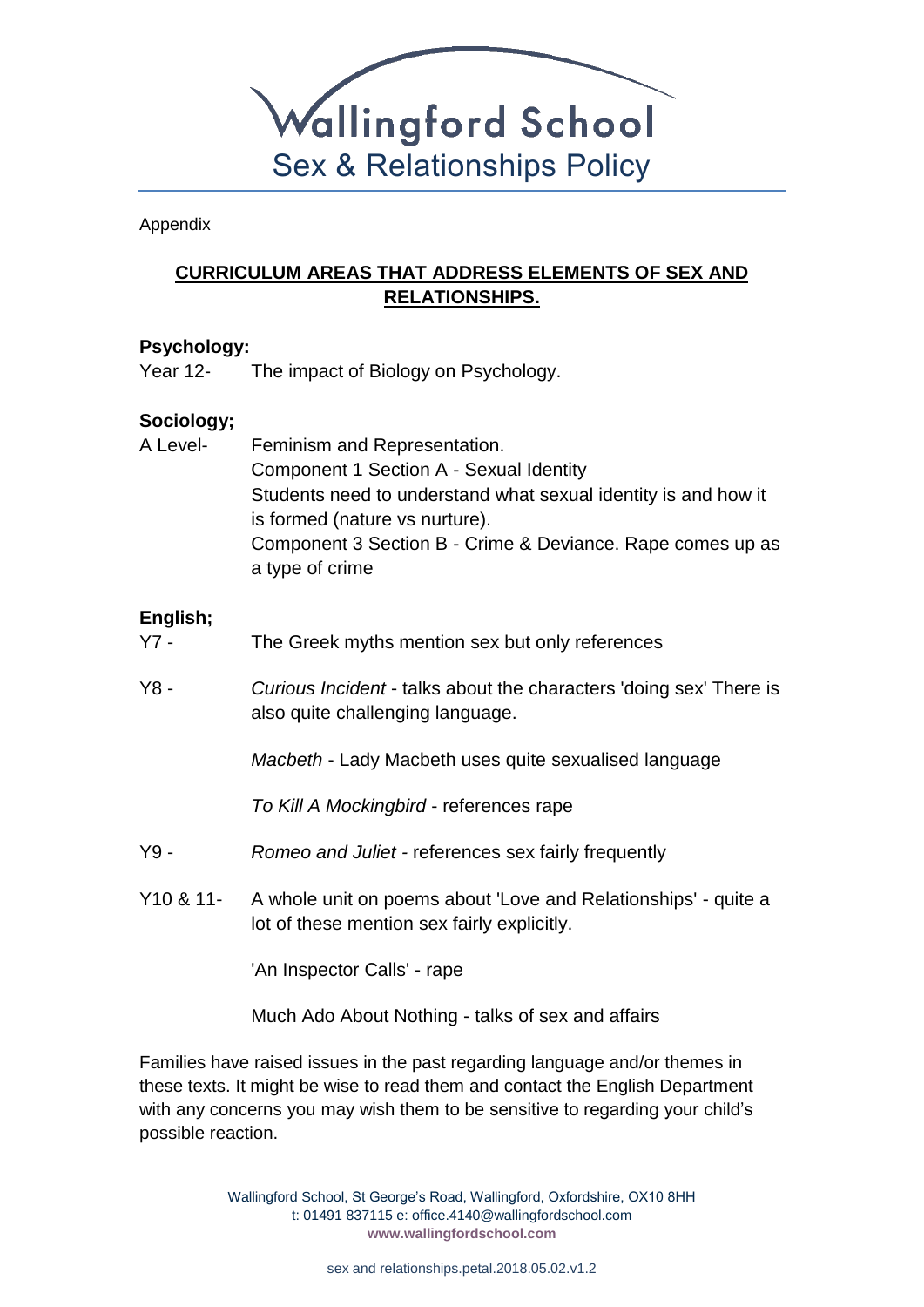

#### **Geography;**

Year 8 - Year 8 - As part of a unit on Africa we study the HIV pandemic, including the causes of infection.

> This unit does raise issues to do with the transmission of HIV through sexual intercourse and elements of sexual behaviour surrounding this. The issues raised are ahead of the PSHE programme. It has been raised as an issue in the past, so parents may wish to seek more detail from the Geography Department. We would advise families to be wary of the internet research involved, especially' below the line' comments on some websites.

#### Modern Languages;

A Level- France and Germany is covered. This involves discussion of things like gay marriage, gay adoption, different family models within the context of France and Germany. German A level one of the works set by the exam board is a film with some scenes of a sexual nature - the context is an exploration of the destructive effects of the culture of surveillance in East Germany on relationships.

#### **History;**

| Year 7 -  | Medieval marriage                                        |
|-----------|----------------------------------------------------------|
| Year 8 -  | Reformation/Henry VIII/Bloody Mary/Elizabeth             |
|           | Jack the Ripper in the Industrial Revolution and Slavery |
| Year 9 -  | Holocaust                                                |
| Year 10 - | Medicine focus on syphilis and STI                       |
|           | Nazi Germany Lebensborn                                  |
|           | Year 11 - Elizabeth succession and virginity             |
|           |                                                          |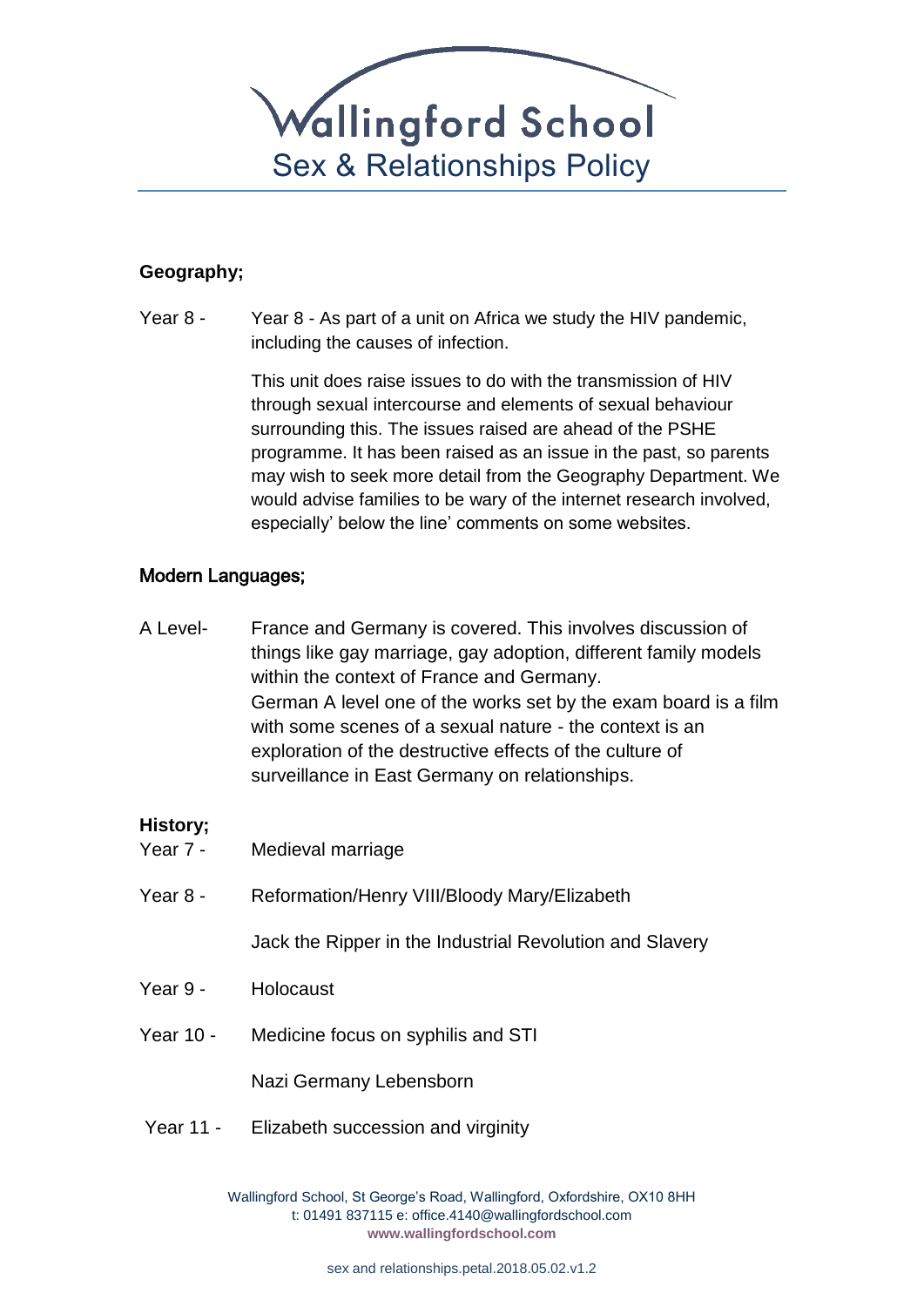

Year 12 - England 1625-1701 - laws of succession, religious politics and extremism

Russia- Rasputin

Year 13 - American Civil Rights

**Witchcraft** 

#### **ICT**

Year 7 - Safety online, which includes some relationship and gender

issues.

- Year 8 Reminder of year 7 with touch briefly on illegality of sexting
- Year 9 Sexting covered in more detail using the 'think u know' from click child protection online website

#### **Religious Studies;**

Year 9; Ethics (Guidance lesson considers issues such as abortion, rape, infidelity) Prejudice and Discrimination (Sexism lessons, Holocaust lessons) What value Religion? (lessons explore Religion, Relationships and Family)

Year 10 and 11 Religion and life (abortion and conception) sex before marriage, crime and punishment focuses on rape.

In year 13 Sexual ethics.

#### **Science;**

Year 7 - The factual elements of plant and animal reproduction and adolescence.

#### **Biology;**

- Year 10 A lesson on gonorrhoea
- Year 11- The differences between barrier and hormonal types, the female menstrual cycle and associated hormones, the need for IVF,